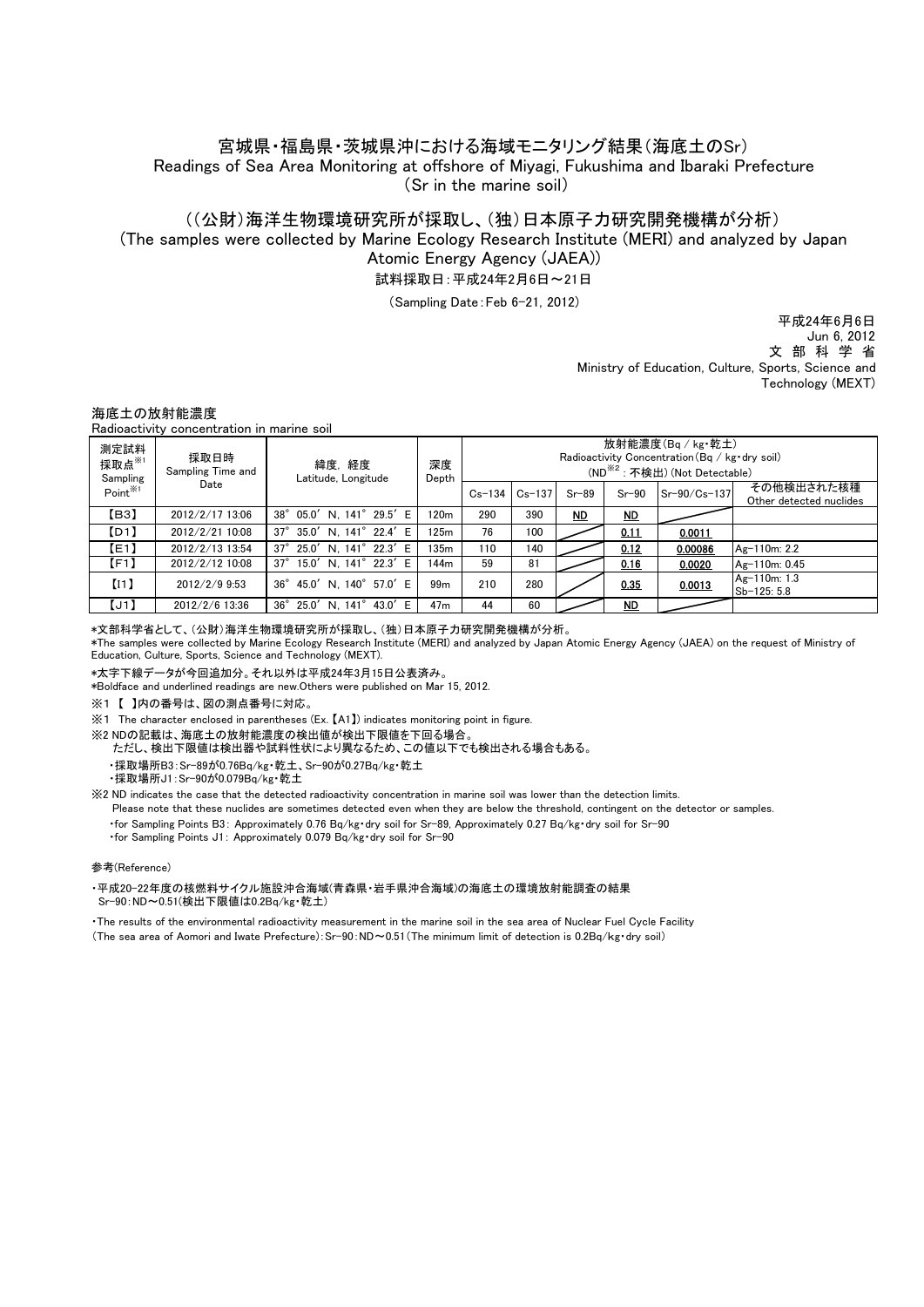## 宮城県・福島県・茨城県沖における海域モニタリング結果 (海底土中のSr) (平成24年2月6日~21日採取)

Readings of Sea Area Monitoring at offshore of Miyagi, Fukushima and Ibaraki Prefecture (Sr in the marine soil) (Sampling Date: Feb 6, 2012 - Feb 21, 2012)



公表日:平成24年6月6日 (Published: Jun 6, 2012)

図中の■は東京電力(株)福島第一原子力発電所を示す

ートンニンスメ。<br>\*文部科学省として、(公財)海洋生物環境研究所が採取し、(独)日本原子力研究開発機構が分析。

\*The samples were collected by Marine Ecology Research Institute (MERI) and analyzed by Japan Atomic Energy Agency (JAEA) on the request of Ministry of Education, Culture, Sports, Science and Technology (MEXT).

- 
- Boldface and underlined readings are new.Others were published on Mar 15, 2012. ※2 NDの記載は、海底土の放射能濃度の検出値が検出下限値を下回る場合。 ただし、検出下限値は検出器や試料性状により異なるため、この値以下でも検出される場合もある。
	-

・採取場所B3:Sr-89が0.76Bq/kg・乾土、Sr-90が0.27Bq/kg・乾土 ・採取場所J1:Sr-90が0.079Bq/kg・乾土

※2 ND indicates the case that the detected radioactivity concentration in marine soil was lower than the detection limits. Please note that these nuclides are sometimes detected even when they are below the threshold, contingent on the detector or samples. ・for Sampling Points B3: Approximately 0.76 Bq/kg・dry soil for Sr-89, Approximately 0.27 Bq/kg・dry soil for Sr-90 ・for Sampling Points J1: Approximately 0.079 Bq/kg・dry soil for Sr-90

#### 参考(Reference)

・平成20-22年度の核燃料サイクル施設沖合海域(青森県・岩手県沖合海域)の海底土の環境放射能調査の結果 Sr-90:ND~0.51(検出下限値は0.2Bq/kg・乾土)

・The results of the environmental radioactivity measurement in the marine soil in the sea area of Nuclear Fuel Cycle Facility (The sea area of Aomori and Iwate Prefecture):Sr-90:ND~0.51(The minimum limit of detection is 0.2Bq/kg・dry soil)

<sup>※1</sup> 太字下線データが今回追加分。それ以外は平成24年3月15日公表済み。